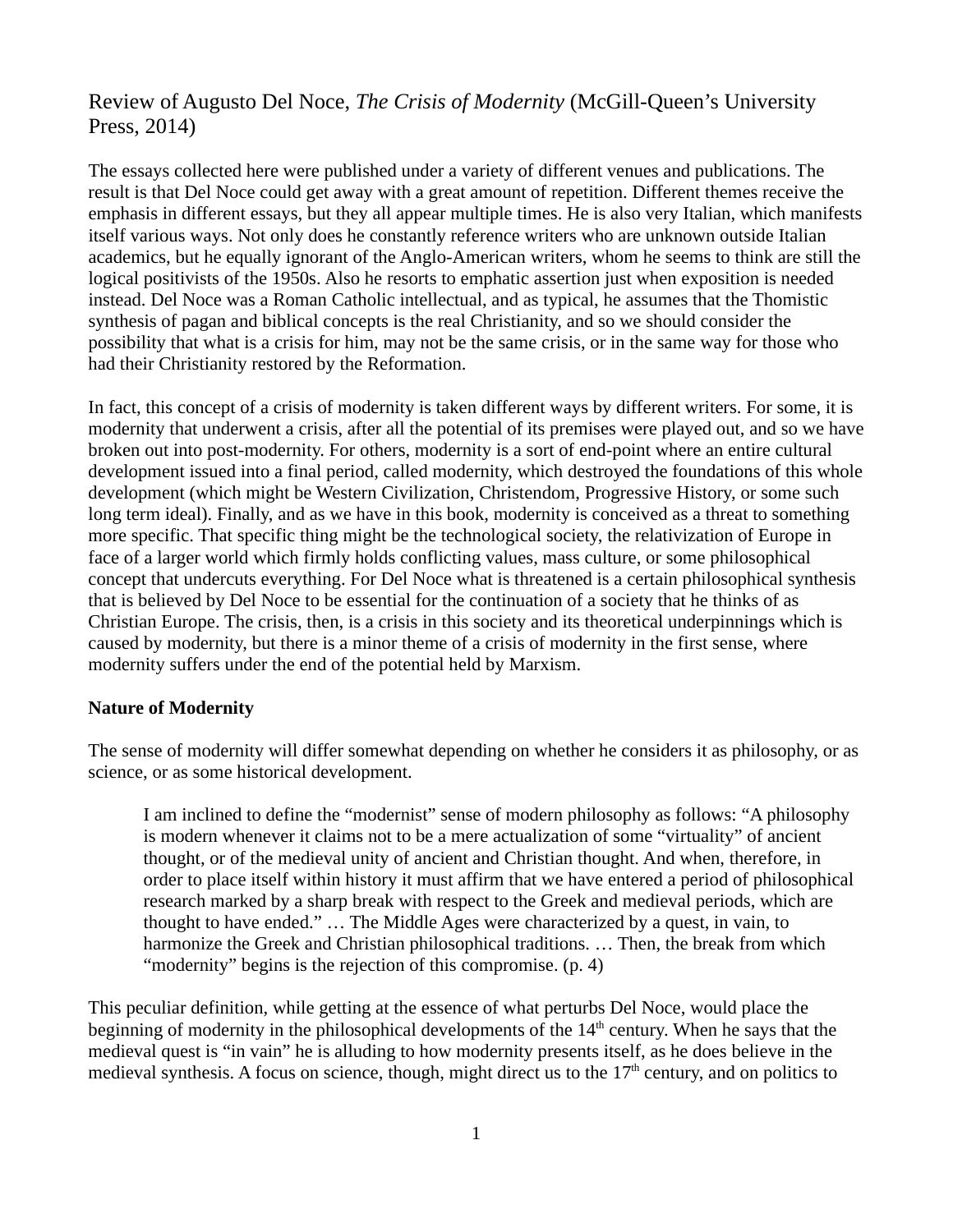the  $18<sup>th</sup>$ . For some, the periods such as Middle Ages into which history is divided are a mere shorthand to allude to general dates, and they consider the periods themselves to lack any boundaries when examined in historical detail. Del Noce emphatically disagrees with this. But this still leaves the question of when the boundaries should be placed. Willis Glover has argued that the traditional major divisions are wrong (*Biblical Origins of Modern Secular Culture*). But then he also says that the Thomistic synthesis of Christianity and Greek cosmology was never a complete, stable achievement. Viewing the Renaissance Willis notes the Augustinian elements of the thought of many humanists and considers it to be more Christian than the Middle Ages. For Del Noce, for whom the Thomistic synthesis is the pristinization of Christianity, the Renaissance humanists' disdain for scholasticism would have a very different significance. Just as much so, his opposite number among the secularists who sees the great historical breakthrough in the triumph of experimental science over the Aristotelian authoritarianism of the Thomistic synthesis would see Thomism's breakdown as era defining. Thus periodization turns out to relative to the appearance or disappearance of the truth that is your truth.

Del Noce says "we must observe that today philosophers practice their trade within this periodization scheme, which is taken as a fact. For rationalists, certainty about an irreversible historical process toward radical immanentism has replaced what for medieval thinkers was faith in revelation." (p. 5) The objection that Del Noce wants to make here is that the existence of the historical period does not mean a progress from A to B, where B is the inevitable outcome, but that there are parallel processes to different conclusions. His example is that besides Descartes to Nietzsche there is Descartes to Rosmini "and this second line is destined to arrive at traditional metaphysical thought and refine it."

Therefore, from the standpoint of the general periodization of the history of philosophy we must abandon the notion that the idea of modernity possesses an axiological character. Instead, it must be regarded as the period in which the phenomenon of atheism manifested itself and burned itself out. (p. 6)

This he holds in contrast to "the usual perspective, [that] modernity is regarded as the proof, provided by history, of the assertion that thought and civilization develop irreversibly from transcendence to immanence."

Another idea of modernity, is that of a new science.

Modern science, whose great contribution to its own field obviously nobody can deny, started in the 1600s when the search for "vertical causality" (from physics to metaphysics) was replaced by the one for "horizontal causality", in the sense of searching for laws that express constant relationships between phenomena. It is hard to miss the analogy between the scientific revolution of that time (which, however, was limited to science in the strict sense) and today's religious revolution, which openly declares its own horizontalism as well, in the sense of shifting attention to "worldly realities." (p. 88)

But what was the objection against Copernicus and Galileo? They defied Aristotelian science. But why care? What was the big deal about the opinions of some ancient Greek philosopher? And was there something especially "vertical" about him?

What was being challenged by that early science was the medieval synthesis between Christianity and Greek cosmology. This idea according to which divine reason and intelligible forms pervaded the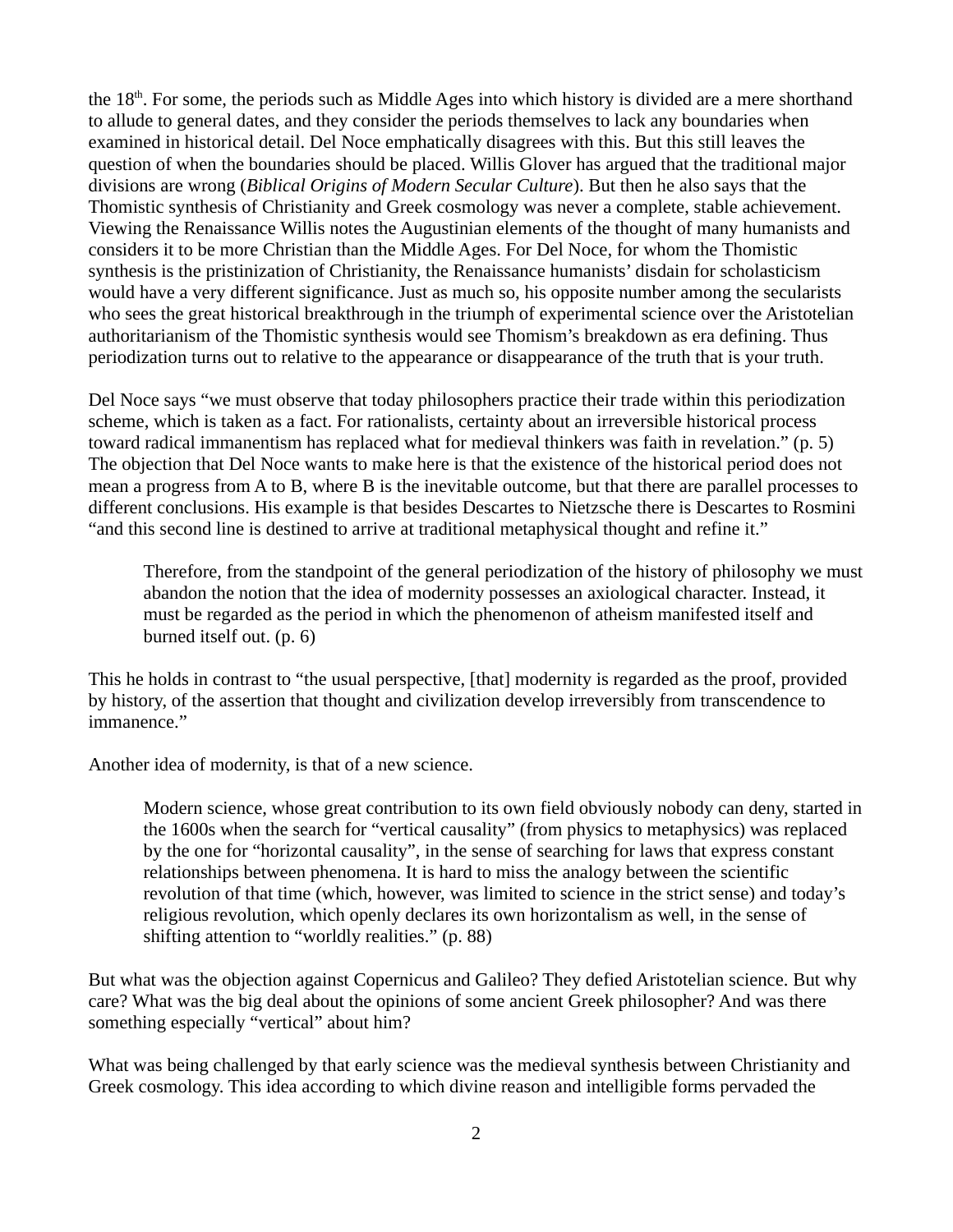world, and created an intermediary between the mind of man and God's operations had been proclaimed to be a foundation of Roman Catholicism. The challenge was not to Christian concepts, where, e.g. in the case of the nominalist view God could do as he pleased, and it was up to us to observe God's work and find out what it was. The Roman Church, however, made the opposition to the new science a matter of the Church's authority, thus identifying "vertical" explanations with Greek horizontal ones.

As late as Newton, scientists found no need to banish a vertical aspect to a scientific explanation, as Newton saw the cosmological order as one were God was both founder and maintenance man. But gradually such explanations were excluded from science, under the influence of general cultural trends. But the explanation for this has to be sought outside science. But even Newton's sort of science was just as much a rejection of the Church's Aristotelian synthesis science, as was the later purely horizontal science, so from Del Noce's Romanist perspective, the new science of the 1600s was the introduction of what is modernity to him, even though his appeal to vertical vs. horizontal is the wrong explanation.

## **Secularization**

Secularization has an undeniable correlation to modernity. Again, Marxism becomes archetypical for Del Noce's understanding of modernity.

In my opinion, the term secularization attains its full meaning if we think of it in connection with what we can call the Marxist counter-religion; namely, Marx wants to achieve the complete rejection of any dependence of man on God, and so, in the first place, of dependence on God the Creator. (p. 76)

But Marx did not foresee the rise of the attitude of nihilism, as the term "is used today to indicate the collapse in the Western world of the values that until now had been regarded as supreme." Instead there was supposed to be an end to alienation. "On the contrary, in the Western world Marxist culture, during its revival after the Second World War, produced nihilism; the nihilism of Western society cannot be explained without referring to this repercussion of Marxism."

To sum up, when secularization turns into nihilism it coincides, therefore, with the crisis of the idea of modernity … This crisis is expressed by the decomposition of Marxism, which takes place without the possibility of sublation into a superior form.

Marxism, then, is a sort of catalyst that turns secularization into nihilism. This, he seems to suggest, removes from modernity its agenda, hence creating a crisis for modernity.

Secularization, as he presents it, seems to be pretty much what the Romantic poets at the beginning of the 19<sup>th</sup> century introduced under the theme of Promethianism, which preceded Marx and was adopted by him. If it was transformed into nihilism later at a time when Marxism was historically prominent, this does not mean that the same development would not have occurred without Marx, despite what Del Noce thinks.

In fact the whole promotion of the succession of post-Hegelian German philosophers, especially Marx, as necessary to the development of modernity seems questionable. Between Rousseau's ideas about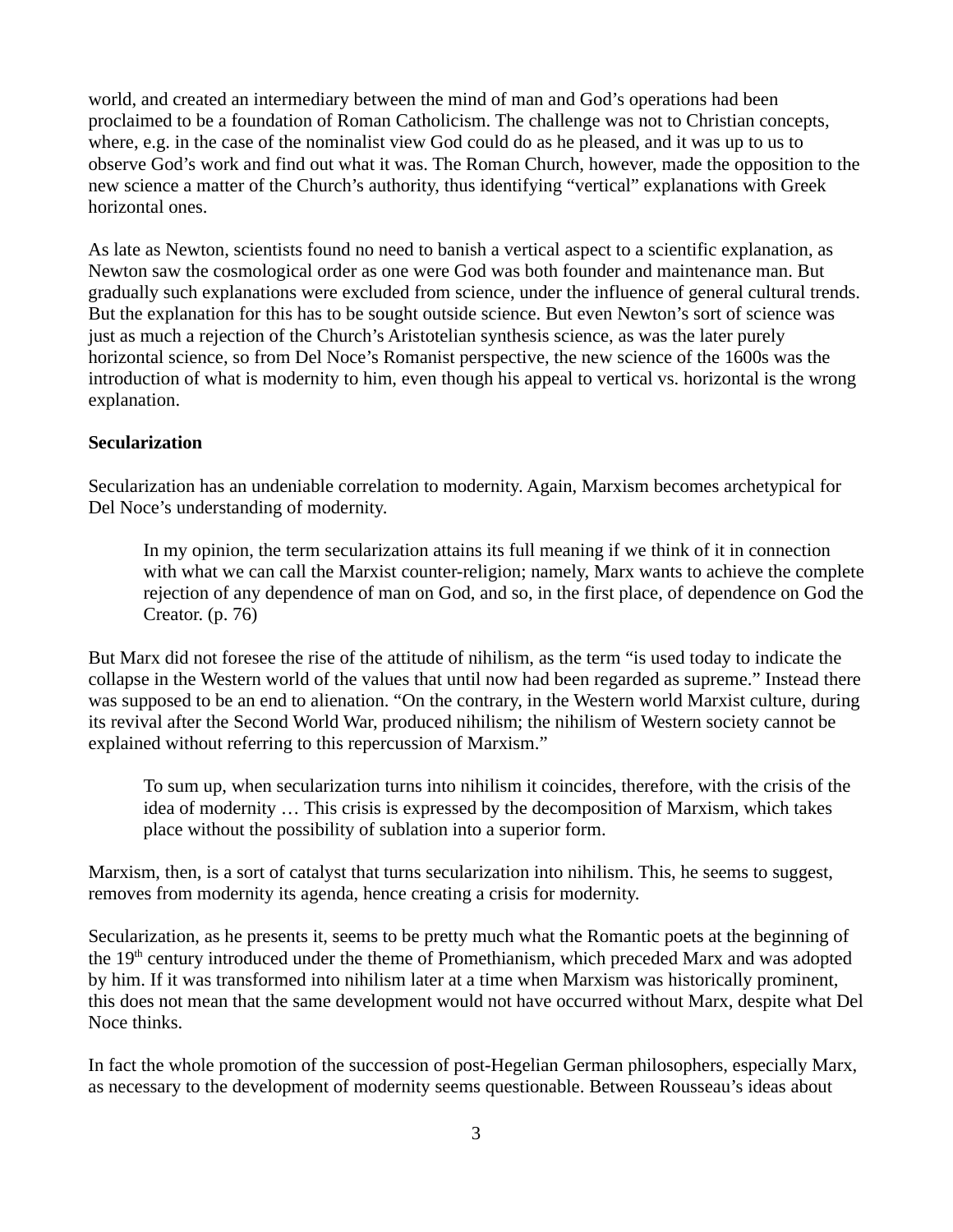revolution, Romantic Promethianism, and similar ideas, the necessary elements were in place. Perhaps only the definition of dialectics required the contribution of the German philosophers, and Rousseau had developed the essentials of the modern revolution idea without it. Dialectics, after all, is a process, not something revolutionary. As revolutionary socialisms claimed to be scientific, but instead depended on an irrational, magical transformation into a "totally other", people were bound to be disillusioned and left with a choice of going back to pre-revolutionary values, or of nihilism, Marx or no Marx.

#### **Nature of Revolution**

The ennoblement of violence is tied to the philosophical idea of *total* revolution, that is, of revolution as a transition from the kingdom of necessity to the kingdom of freedom, to a reality that is qualitatively "totally other". This transition implies a radical, necessarily violent break with history up to now. Therefore, the revolution cannot take place in the name of the traditional ethical principles because they are either empty words (justice, freedom), or legitimationsmystifications of the existing order. The idea of total revolution implies the elimination of ethics. Thought *in terms of violence* follows this elimination. (p. 20)

From the viewpoint of revolutionary violence, what matters is that even the memory of the old man must vanish; there must be change without conversion; the past must be erased, and thus even repentance. (p. 21)

He amplifies this in connection with his discussion of Marx, for whom "the revolution represents a transition not just from one social situation to another, but from one stage of mankind to another. That is, *there is no analogy between the reign of necessity and dependence and the reign of freedom; i.e., the transition from the one to the other requires a revolution capable of transforming human nature itself.* (p. 62)

But in this idea of revolution, the revolution necessarily destroys itself in that what comes out of the revolution is not the "totally other", but the return of a non-revolutionary state.

The relationship between the revolution and nihilism then becomes all too clear. Indeed, it is apparent that the revolutionary idea implies the combination of two stages: a negative one in which the traditional order of values is devalued, and a positive one in which a "totally other" new order is established. The transition from the revolution to nihilism is mediated by what I have called elsewhere "the suicide of the revolution," .... What happens is that nihilism, instead of being the preliminary stage of the revolution (the tearing away of the masks, the night of values, and so on), becomes its result. At that point, violence is no longer accepted as necessary, or revolutionary violence exalted as divine. Rather, it is accepted as normal because ethics comes to an end. Ethics is replaced by rules of coexistence imposed by the strongest side, and violence truly is "wrong" because it is lawmaking…. The fact that it is lawmaking is the sign that the transition from the reign of necessity to the reign of freedom failed. (p. 36)

He says that also as a historical sequence "nihilism follows revolutionary thought. It is the result of the revolution: of its success in demolishing the old values and of its failure to build new values. Not by chance, the same young intellectuals who earlier preached the revolution in the name of Marx have become reconciled with neo-capitalist society in the name of Nietzsche, making a perfectly smooth transition from their old position to the new." (p. 62) But the opposite of revolution "is not the idea of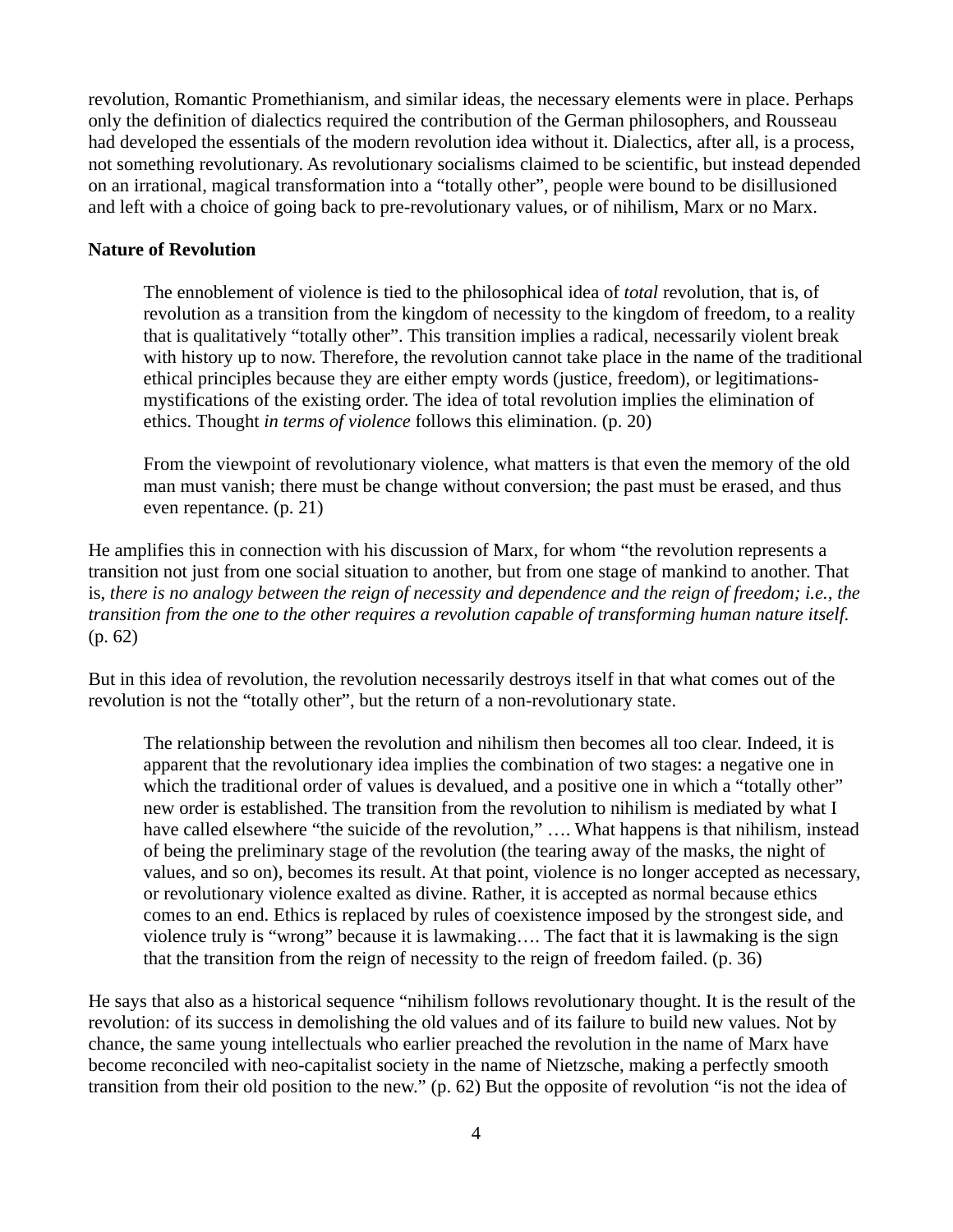nihilism but that of Providence. The idea of Providence, as affirmation of the divine government of the world, is the opposite of the idea of Revolution, aimed at achieving its complete human governance."

Del Noce discusses this whole matter in the midst of many references to gnosticism, but in fact it can be discussed on its own, without having to explain gnosticism, its ancient and modern forms, and so on. Labeling things as gnosticism can become a ploy to blacken some rival point of view, by obfuscating the issues through the intermediary of the gnostic label. Del Noce in fact does this by calling Puritanism gnostic, and by invoking Eric Voegelin for the purpose, which is also a common ploy.

Of course for Del Noce, for whom true Christianity is the Thomistic synthesis with the Greek cosmic idea, in which divine reason permeates the cosmos, and within which the divine and human overlap, anything radically Christian would appear as the abandonment of the essential foundation.

## **Nature of Marxism**

Marxism holds a special place for Del Noce in the unfolding of modernity; "if a philosophical event, namely Marx's philosophy, marks the beginning of our historical period, then contemporary history offers the heuristic advantage of being fully rational." (p. 75) Del Noce seems to ascribe t it some of the same inevitability that it gives to itself. For this he thinks he needs to establish "(1) that Marxism could only become realized historically precisely in the way it did; (2) that it must be viewed as the primary subject of contemporary history". What does he expect to get out of this? Despite the pessimism that comes to the fore when he discusses the force of permissivism and eroticism in the contemporary world, when he considers politics he projects a positive outcome beyond Marxism.

Precisely the historical outcome of the revolution, viewed as man's greatest attempt to deny his own limitations, creates the conditions to reopen theological discourse. Essentially, this line of thought comes close to that of Dostoevsky, who regarded atheism pushed to the highest degree as the condition for the discovery of God. Recognizing the philosophical power of the two great atheists Marx and Nietzsche is the condition for a renewal of religious thought.

#### ….

We must realize that Marxism constitutes the greatest synthesis of opposites that ever appeared in the history of thought. … the unity of materialism and dialectics and the unity of utopianism and political realism, both of which are pushed to their extreme consequences. (p. 64)

We have already noticed that revolution, in its ideologies, is an unanalyzable moment of passing from historical conditions to a "totally other". That being the case, utopias, which are described in detail by their inventors, are not totally other, and so are not the outcomes of revolution in this modern sense of revolution. Del Noce nevertheless wants to bring in the idea of utopia to Marxism, where he treats it as the edge case rather than the denial of utopia.

Utopianism reaches the highest degree. This is why Marx, unlike ordinary utopians, does not linger on describing the future society, and only says generically what it will not be like. He does so because he conceives his future society as so completely other with respect to the existing one that trying to describe it would be slipping into reverie. Another reason is that earlier forms of utopic communism had been able to indulge in such descriptions because what they proposed as the ideal reality was present reality freed from its contradictions, whereas for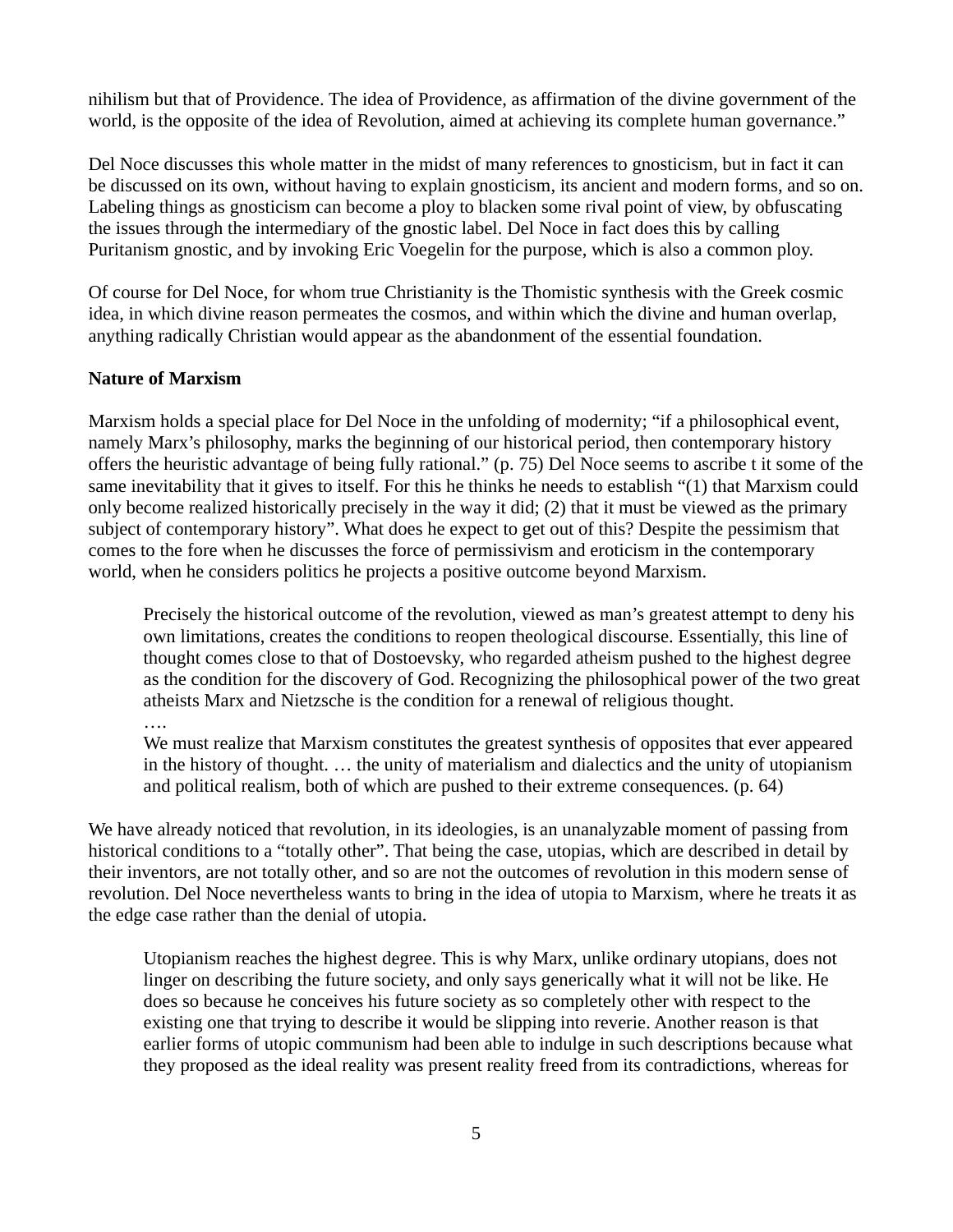Marxism the reality to be created by the revolution was the result of those very contradictions and their explosion. (p. 65)

But we remember a book, *Communist Eschatology* by Francis Nigel Lee, which devotes 1177 pages to what Marx, Engels and Lenin had so say about this utopia. Del Noce's necessary and "greatest synthesis of opposites" is something of an idealization of his own construction. In his mind, this idealization is so perfect that not only did it have to unfold historically the way it did, but it could not be combined successfully with other ideas, such as psychology or idealism to carry forward into new revolutionary movements. Yet, looking ahead, Del Noce will provide an extensive treatment to the Freudian/Marxists conglomerates and their big impact, in 1968. And in our own time we find it amalgamated into a race, class and gender ideology, which in the same way as pure Marxism seeks to completely eclipse historical reality.

As an aside: there is now the growing view that all this (Marxism and post-Marxisms) are and have always been ideologies for "useful idiots" and have been deployed by powerful elites behind the scenes to destroy civil society and with it any structured opposition to their exploitation of the world population as a whole. Del Noce, then, would be conducting an interesting analysis of the relationship of abstract concepts, but not digging out the necessary unfolding of modernity.

Continuing from here, Del Noce says that "this utopianism coexists with an extreme form of political realism. Indeed, the fact that all values are merged into one, the Revolution, must end up dissolving ethics into politics altogether", and he quotes Lenin "Morality is whatever serves the success of the proletarian revolution." (p. 65)

Del Noce outlines the steps of the necessary development of Marxism. He says here and often in various essays that this "chain leads to the heterogenesis of ends." This favorite phrase appears where we would prefer to have an explanation of the concept. The revolution requires a revolutionary class which can employ the degree of force necessary to carry it through, that is to overturn society. "Marx arrives at the theory of the proletariat as the only mediator of the transition to the society of equals." But this class "needs self-awareness. Who can provide it? … Lenin answered that … [it] can be brought to the workers only from without" that is, by Marx and Engels, who were bourgeois intellectuals. "Thus, what is needed are intellectuals who possess a superior knowledge, which enables them to grasp the development of history in its entirety." We find, then, that even in advance of the moment of revolution there is a transcending of history, which happens intellectually in this elite, and which then guides the revolution. Del Noce calls them the "new Gnostics", but effectively it is a denial of Marxist historical dialectic because history has to be guided ahead of the dialectic by something which transcends history. What Del Noce is trying to portray as a necessary aspect of Marxism is in fact an incoherence. This necessary development, he says, means that the party replaces the proletariat, "then the dictatorship of the party, then the new techo-bureaucratic class…. But what matters is … understanding that they are necessary links in a chain that starts from Marxism considered in its philosophical aspect. This aspect must be recognized as primary in comparison with the revolutionary and the economic aspects." (p. 67)

From here he goes on to say that "we must acknowledge that Lenin was the most consistent interpreter of Marx and, at the same time, that the Communist revolution could succeed only by encountering the Russian populist tradition." "Stalin was able to radicate Communism in the Russian popular tradition by exploiting the idea that Russian has a special task for the liberation of the world. … In this way,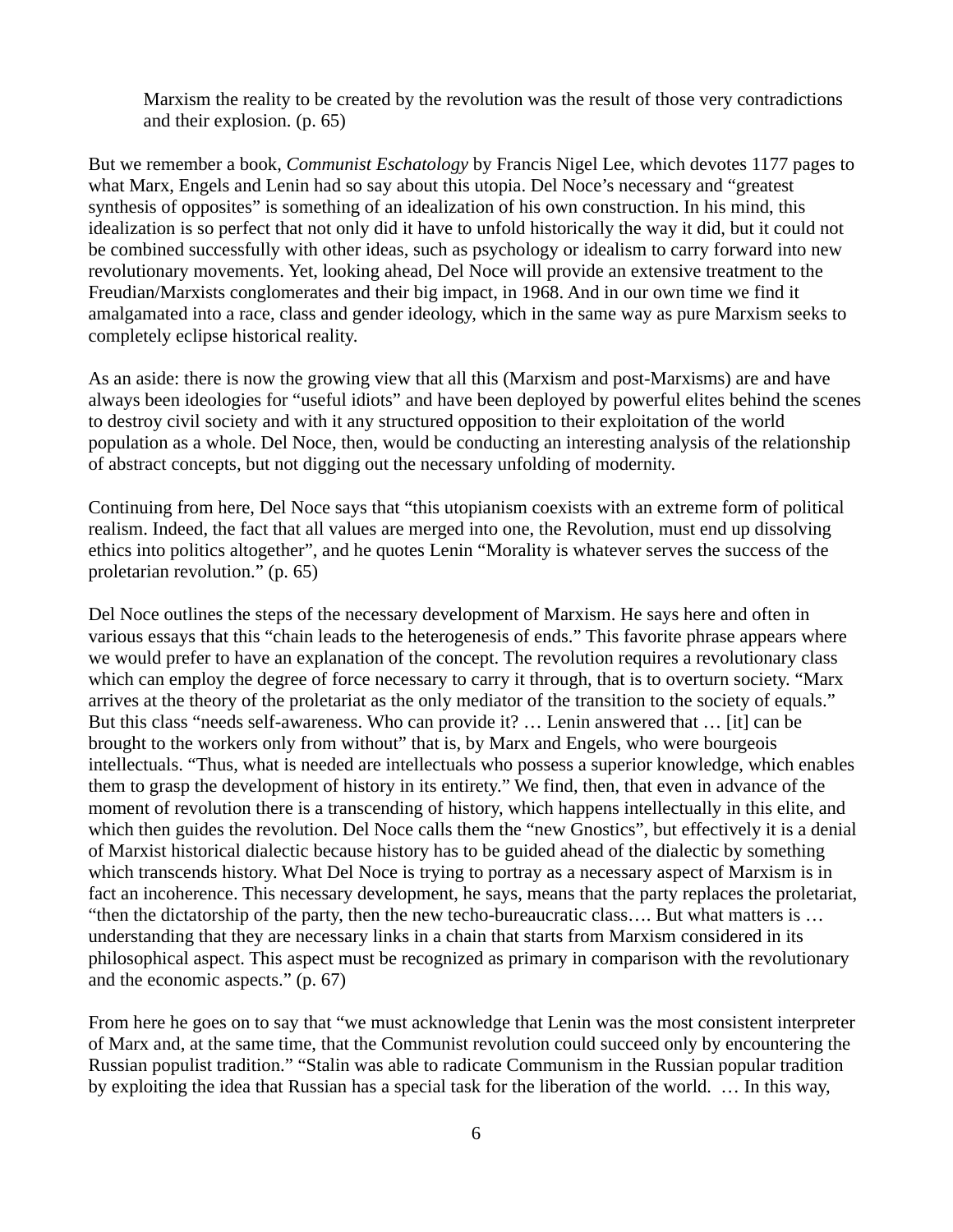Stalin saved Communism, but at the price of linking it back to the Tsarist tradition. Here the heterogenesis ends, the sign of the Providence I talked about about, comes full circle. Marxism realizes itself historically by continuing and increasing Tsarist imperialism, by fully empowering precisely the danger Marx had most feared." So the necessity that appeared to be the unfolding of the theoretical nature of Marxism we are suddenly told is in fact the action of Providence. Del Noce's whole analysis begins to look very contrived. Elsewhere, though, Del Noce argues that Marxism, as a theory of praxis and the development of history has to be verified by history, so it is this history that reveals what true Marxism is, namely something that could not have emerged without the Russian Revolution, etc. (p. 80)

#### **Totalitarianism**

Del Noce defines totalitarianism a couple of different ways.

We can says that the novelty of completely including ethics within politics also [i.e. not just Marxism] constitutes the novelty, with respect to all other previous political orders, of what is usually called totalitarianism. In fact, it is totalitarianism's only precise definition, and we can find its necessary theoretical premises in Marx's thought and nowhere else. (pp. 65-66)

## But also:

The widespread notion that the age of totalitarianisms ended with Hitlerism and Stalinism is completely mistaken. In fact, totalitarianisms are founded on the negation of the universality of reason, so that any form of opposition to established power (in the broadest sense), be it cultural or political, supposedly does not express rational concerns but conceals interests of class (according to Communism) or race (according to Nazism), regardless of the awareness of those who criticize. If one reflects about the relationship between authority and evidence, it becomes clear that, ultimately, negating those two notions must necessarily lead to the persecution, ending in the elimination, of all dissenters. (p. 230)

Recently, of course, the Nazi position has been taken over by the blacks who say that  $2 + 2 = 4$  is "white math" and is not true for blacks. Another example are the commentators in a Chilean television program who said that the epidemics were a cultural construct that need not be true for Latin Americans, who could simply escape them by not believing in them. Of course, this belies the claim of modern ideologies to be scientific, and in that sense modern. For they cannot be scientific if they do not even respect reason. These days, though, they would claim to be post-modern, but which is another form of modernity. So in effect, individual revolutionary ideologies do not crystallize the essence of modernity, but are themselves relativized by modernity.

The object of this rejection of ethics or reason is to neutralize any opposition to the false authority of ideological movements, authority which is exposed as false by rational analysis. The main venue for spreading this irrational totalitarianism, of course, are the universities. Considering these two ideas of totalitarianism proposed by Del Noce, we can see that they are very similar in that the external conceptual authorities, ethics and reason, are both to be neutralized so that there is no opposition to the political and cultural program. Realizing this exposes the authoritarian intent behind political and religious movements that attack one or both of these.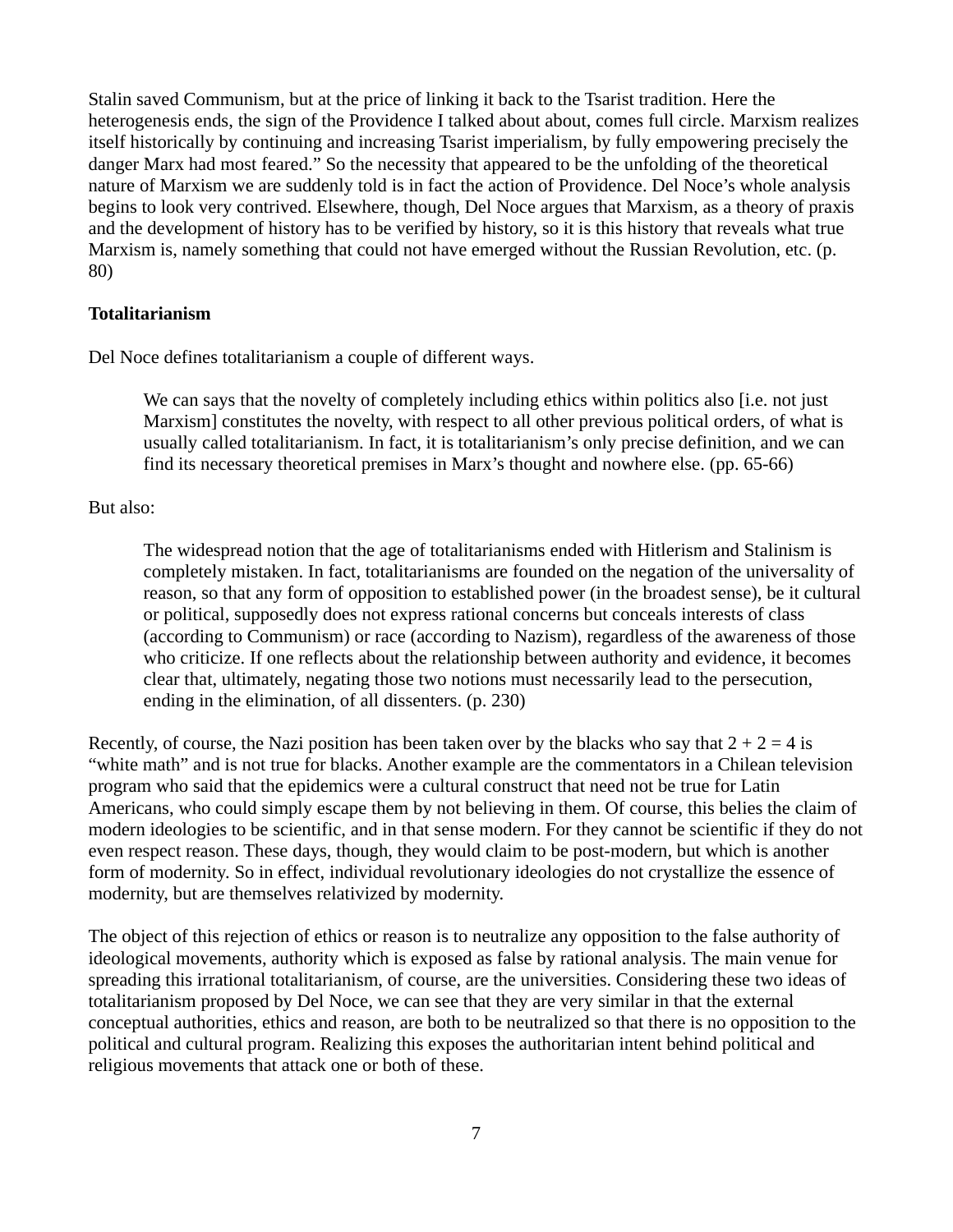## **Technocratic Society**

By "technocratic society" Del Noce intends "to denote a society that replaces, as its own foundation, the philosophy of being with the philosophy of doing." (p. 71) He says that the transition to technocratic society is mediated by what he calls a "totalitarian" conception of science "in which science is regarded as the 'only' true form of knowledge." He often speaks of this as "scientism".

Del Noce associates this technological society with the dissolution of Europe.

[W]e understand why scientific anti-traditionalism can express itself only by dissolving the "fatherlands" where it was born. Because of the very nature of science, which provides means but does not determine any ends, scientism lends itself to be used as a tool by some group. Which group? The answer is completely obvious: once the fatherlands are gone, all that is left are the great economic organisms, which look more and more like fiefdoms. (p. 91)

This is a marked contrast to the ideas of Jacques Ellul, whom Del Noce cites frequently on the topic of revolution. Del Noce does not give an analysis of the technological society, about which so much could be said. Absent is Ellul's idea that technique takes control of everything; for Del Noce it is just the tool of interests.

#### **Libertinism – the Permissive Society**

A large theme in this essay collection is Del Noce's preoccupation with eroticism and the permissive society.

Boiled down to its simplest formulation, the justification of the claim of the permissive society is based on the idea that inhibition changes man at the structural level, in such a way that he acts, feels, and thinks against his own natural interest, the enjoyment of life, the inclination toward happiness. Inhibition produces a personality that is repressive, authoritarian, reactionary, and, as a result, aggressive. … The psychological-utopian analysis goes hand in hand with the ethico-political one, and owes to it most of its success. Supposedly, the "Fascist" is the complete incarnation of the "repressive" type. As we shall discuss later, the great propaganda tool of permissivism is the claim to represent the fullness of anti-Fascism. Hence, a critique of permissivism requires a critique of the conditions that made this identification plausible. Supposedly, if we eliminated repression, if we cleared the way toward the full satisfaction of the passions, aggression would disappear. Thus, permissiveness would lead to non-violence. (p. 138)

He credits these ideas to Wilhelm Reich, whose 1930 book, *The Sexual Revolution,* he says already contains all the essential things to be said about the topic. Del Noce links this program to utopianism.

The notion of a social mechanism that will ensure virtue without sacrifice, and make it simply coincide with well-being, does belong to the realm of utopia. Indeed, the separation of the idea of morality from that of sacrifice follows immediately from the abandonment of the idea of the initial fall, which is the condition for the idea of utopia. … at our time in history heresies and utopias have all come together *giving science the task of legitimizing them*. In fact, there is a link between utopia and science that has not received enough attention, in the sense that,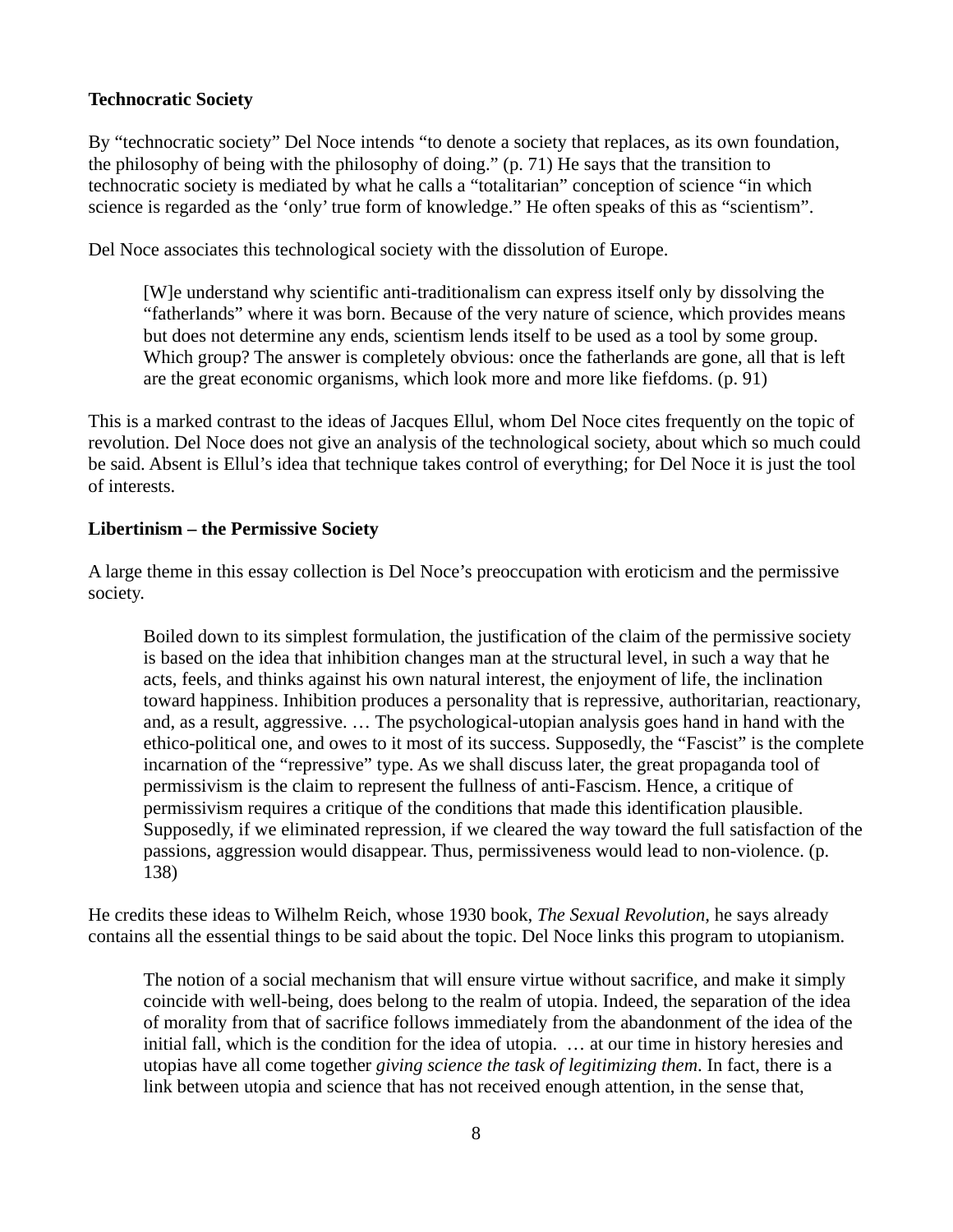historically, to the rise of every new science has corresponded the rise of a new form of utopia. Well, the idea of the permissive society is the utopia that has accompanied the spreading of psychoanalysis, even though the most serious psychoanalysts have not subscribed to it. (p. 139)

Del Noce's favorite refutation of this perspective seems to be the writings of Antonio Rosmini, who already in 1849 in response to Fourier said that "the promise of the greatest freedom and greatest unity among men, achieved by giving complete freedom to the passions, or, as Fourier used to say, to passionate attraction, would be followed in practice by the greatest slavery, by the complete destruction of freedom and of human society, "condemned" he said "to be drowned in the sugary bath of the passions." (pp. 137-138)

Del Noce says that the "opposition between repression and permissiveness" … must be linked to two opposite conceptions of the nature of values." One, "the traditional view that values are immutable … Is tied to a metaphysical-theological conception of an objective order of being, such that morality consists in respecting it. According to this view, there is, in brief, a universal and eternal reason, higher than man, which provides the foundation for the hierarchy and the absoluteness of values." In short, Del Noce cannot conceive of opposition to the permissive society apart from basing this opposition on the Thomistic synthesis. The other conception of values, which he equates with atheism, is that values "subsist only within the movement of history, and they too are subjected to the laws of birth and death." (p. 140)

Bringing this forward to the mid-twentieth century, Del Noce sees a "huge misunderstanding on the part of student protests, which took place as a rebellion against both the technocratic society and the traditional spirit." In fact, he thinks that the technocratic society welcomes permissiveness and eroticism.

One of the necessary features of totalitarianism is the persecution of all transcendent religions, because they propose an ideal of life that cannot be reconciled with ethical immanentism. … Therefore, the best line of action is to be intransigent about lifestyles, and to support progressive and modernist trends whenever possible. Who can fail to recognize that all these elements are present in Reich's statements? (p. 143)

Practically speaking, the permissive society is anti-cultural:

We have examined by what connection the negations of religion, of freedom, of family, and of country are linked together, and at the same time concealed, at least from the general public, in the philosophy that is implicit in the permissive society. We may add that at the political level this implies the negation of the very idea of Europe, since this idea is founded on the tradition of the Logos. It is pointless to talk about European unity once the perception of Europe as a moral territory has been lost and we can talk only of a unified "European market." (p. 155)

Del Noce concludes that only a religious awakening can overcome the permissive society. What awakening? "Only a restoration of what for brevity I will call 'classical metaphysics' can truly dismantle the framework of judgments that make up eroticism." (p. 162)